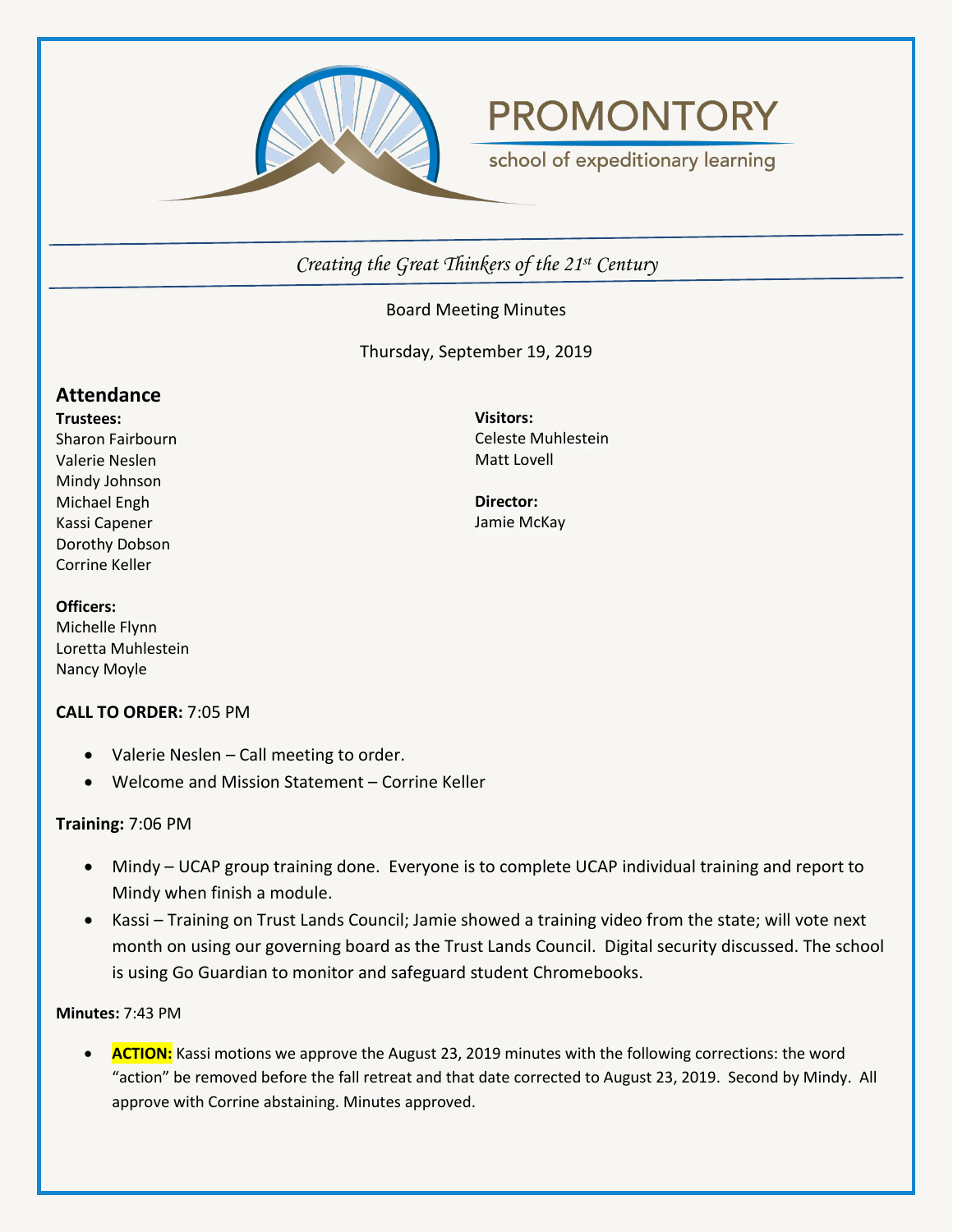

#### **Public Comment:** 7:48 PM

• No public comment

#### **Finance Reports:** 7:58 PM

• Matt Lovell from Red Apple reviewed the budget through the end of August 2019. Adjustments have been made due to lower enrollment, ratios holding strong, days cash amazing, service coverage still good. Someone from Red Apple will go to UAPCS board finance training, Michael may attend as well.

**PROMONTORY** 

school of expeditionary learning

#### **Business Items: 8:10 PM**

- Fieldwork and Overnight Policy
	- $\circ$  Dorothy pointed out that upper elementary (5/6) always does at least one overnight fieldwork so the policy should be changed to reflect that.
	- o Valerie suggests using the same language as used in section talking about middle school (7/8).
	- $\circ$  Nancy to create Fieldwork Instructions Document for website and distribution to parents
	- o **ACTION: 8:24 PM** Kassi motions to approve Fieldwork and Overnight Policy with the changes outlined (combine 5/6 with 7/8 into one statement following the 7/8 model.) Michael seconds. Vote is unanimous. Policy approved.
- Fundraising Policy 8:25 PM
	- $\circ$  Discussion as to why the statements about "employee relationships" is in the fundraising policy
	- o Kassi notes that it is still in the state's model policy
	- o Discussion of Sharon's redlines to the policy
	- o **ACTION: 8:34 PM –** Michael moves to approve the Fundraising Policy with the change to the new title of Fundraising and Employee Relationships and Disclosure Policy, the redlines Sharon outlined, and changing "Executive Director" to "Director" throughout the document. Dorothy seconds. All in favor. Motion passes. Mindy will communicate info to Sharon.
- After School Activities Policy
	- o Postponed until next meeting
- Structures Policy
	- $\circ$  Valerie reminds all to read through it and add anything that is missing this is a chance to help shape the school
	- o Mindy will merge the files into a final structures policy to be voted on
- Sharon arrives; Corrine leaves 8:51 PM
- Bonding Update 8:54 PM
	- o Michael reports Monty from Red Apple still pursuing rate reduction through Bank of American Fork
	- o Working on bonding application through Moody's. Clint arranged for Moody's to fly in to visit the school on Oct 8 and see a presentation mostly by Clint, but Jamie will help as well. They will visit a few classes. We will serve them lunch.